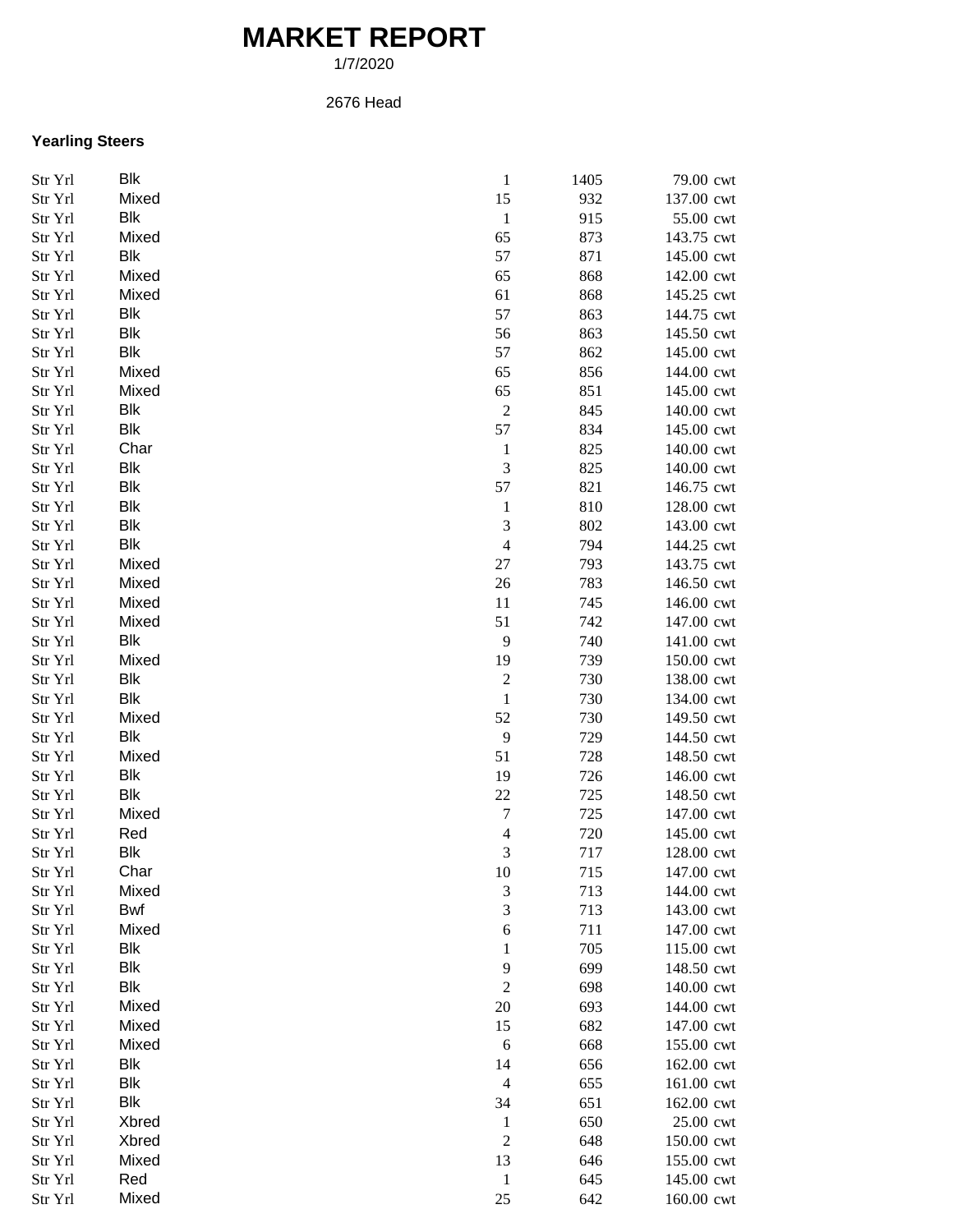| Str Yrl             | Blk        | $\mathbf{1}$             | 640        | 149.00 cwt               |
|---------------------|------------|--------------------------|------------|--------------------------|
| Str Yrl             | Mixed      | 20                       | 640        | 160.00 cwt               |
| Str Yrl             | Blk        | $\mathbf{1}$             | 630        | 158.00 cwt               |
| Str Yrl             | <b>Blk</b> | 10                       | 626        | 160.00 cwt               |
| Str Yrl             | <b>Blk</b> | $\,$ $\,$                | 614        | 163.00 cwt               |
| Str Yrl             | <b>Blk</b> | $\overline{4}$           | 613        | 162.00 cwt               |
| Str Yrl             | Mixed      | 16                       | 608        | 161.00 cwt               |
| Str Yrl             | Mixed      | 14                       | 591        | 165.00 cwt               |
| Str Yrl             | Blk        | $\mathbf{1}$             | 590        | 150.00 cwt               |
| Str Yrl             | Red        | 10                       | 590        | 167.00 cwt               |
| Str Yrl             | Red        | 15                       | 587        | 169.00 cwt               |
| Str Yrl             | Blk        | 47                       | 574        | 170.75 cwt               |
| Str Yrl             | Mixed      | 9                        | 573        | 169.00 cwt               |
| Str Yrl             | <b>Blk</b> | 5                        | 570        | 165.00 cwt               |
| Str Yrl             | Blk        | $\overline{7}$           | 569        | 168.00 cwt               |
| Str Yrl             | Mixed      | $\overline{\mathbf{c}}$  | 568        | 160.00 cwt               |
| Str Yrl             | Mixed      | 5                        | 567        | 163.00 cwt               |
| Str Yrl             | Mixed      | 6                        | 567        | 163.00 cwt               |
| Str Yrl             | Blk        | $\mathbf{1}$             | 565        | 160.00 cwt               |
| Str Yrl             | Mixed      | 14                       | 556        | 175.00 cwt               |
| Str Yrl             | <b>Blk</b> | $\overline{c}$           | 545        | 174.00 cwt               |
| Str Yrl             | <b>Blk</b> | $\overline{4}$           | 543        | 174.00 cwt               |
| Str Yrl             | Blk        | 5                        | 542        | 171.00 cwt               |
| Str Yrl             | Char       | $\,1$                    | 535        | 165.00 cwt               |
|                     | Mixed      |                          |            |                          |
| Str Yrl             | <b>Blk</b> | 39                       | 534        | 181.00 cwt               |
| Str Yrl             |            | $\sqrt{3}$               | 527        | 148.00 cwt               |
| Str Yrl             | Blk        | $\boldsymbol{6}$         | 513        | 186.00 cwt               |
| Str Yrl             | <b>Blk</b> | 48                       | 510        | 189.00 cwt               |
| Str Yrl             | Red        | 24                       | 506        | 180.00 cwt               |
| Str Yrl             | Blk        | 13                       | 497        | 179.00 cwt               |
| Str Yrl             | <b>Blk</b> | 19                       | 495        | 190.00 cwt               |
| Str Yrl             | Bwf        | $\mathbf{1}$             | 495        | 165.00 cwt               |
| Str Yrl             | Bwf        | $\overline{c}$           | 495        | 182.00 cwt               |
| Str Yrl             | Blk        | 3                        | 485        | 181.00 cwt               |
| Str Yrl             | <b>Blk</b> | $\overline{\mathcal{L}}$ | 480        | 159.00 cwt               |
| Str Yrl             | Bwf        | $\overline{\mathbf{c}}$  | 478        | 185.00 cwt               |
| Str Yrl             | Red        | 8                        | 473        | 186.00 cwt               |
| Str Yrl             | Blk        | $\sqrt{2}$               | 470        | 182.00 cwt               |
| Str Yrl             | Blk        | 16                       | 468        | 187.00 cwt               |
| Str Yrl             | Red        | $\overline{c}$           | 458        | 69.00 cwt                |
| Str Yrl             | Blk        | $\mathbf{1}$             | 450        | 162.00 cwt               |
| Str Yrl             | Mixed      | 3                        | 442        | 193.00 cwt               |
| Str Yrl             | Red        | $\mathbf{1}$             | 425        | 152.00 cwt               |
| Str Yrl             | <b>Blk</b> | $\overline{4}$           | 411        | 201.00 cwt               |
| Str Yrl             | Blk        | 3                        | 392        | 176.00 cwt               |
| Str Yrl             | <b>Blk</b> | 11                       | 365        | 207.50 cwt               |
| Str Yrl             | Red        | 3                        | 353        | 211.00 cwt               |
| Str Yrl             | Mixed      | 11                       | 353        | 210.00 cwt               |
| Str Yrl             | Blk        | $\overline{\mathbf{c}}$  | 340        | 214.00 cwt               |
| Str Yrl             | Blk        | $\overline{4}$           | 325        | 227.50 cwt               |
| Str Yrl             | Mixed      | 3                        | 277        | 575.00 hd                |
| Str Yrl             | Blk        | $\mathbf{1}$             | 270        | 520.00 hd                |
| Str Yrl             | Red        | $\mathbf{1}$             | 225        | 180.00 cwt               |
| <b>Steer Calves</b> |            |                          |            |                          |
|                     |            |                          |            |                          |
| Str Calf            | Mixed      | 3<br>$\overline{4}$      | 890<br>689 | 138.00 cwt<br>140.00 cwt |
| Str Calf            | Mixed      |                          |            |                          |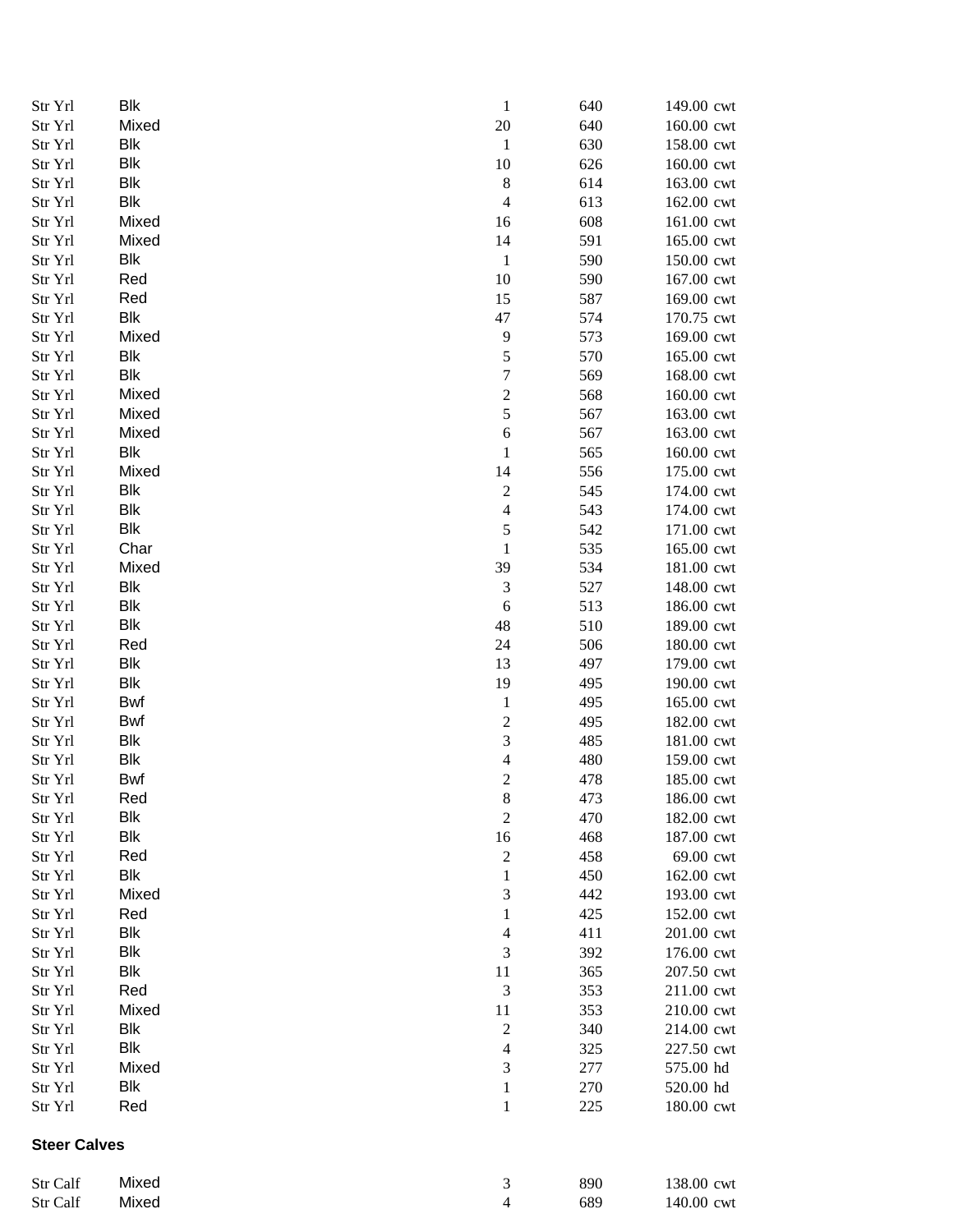| Str Calf                | Char              | $\mathbf{1}$             | 675  | 100.00 cwt |
|-------------------------|-------------------|--------------------------|------|------------|
| Str Calf                | <b>Blk</b>        | $\mathbf 1$              | 600  | 152.00 cwt |
| Str Calf                | <b>Blk</b>        | $\overline{\mathbf{c}}$  | 583  | 144.00 cwt |
| Str Calf                | Blk               | 3                        | 578  | 156.00 cwt |
| Str Calf                | Blk               | $\mathbf{1}$             | 555  | 157.00 cwt |
| Str Calf                | Blk               | $\mathbf{1}$             | 535  | 169.00 cwt |
| Str Calf                | Mixed             | $\overline{4}$           | 534  | 172.00 cwt |
| Str Calf                | <b>Blk</b>        | 11                       | 531  | 171.00 cwt |
| Str Calf                | Mixed             | 3                        | 513  | 173.00 cwt |
| Str Calf                | Char              | $\mathbf{1}$             | 485  | 164.00 cwt |
| Str Calf                | Mixed             | 10                       | 476  | 182.00 cwt |
| Str Calf                | Blk               | 11                       | 474  | 134.00 cwt |
| Str Calf                | Xbred             | $\mathbf{1}$             | 450  | 109.00 cwt |
| Str Calf                | Red               | $\overline{\mathbf{c}}$  | 450  | 182.00 cwt |
| Str Calf                | Red               | 5                        | 406  | 194.00 cwt |
| Str Calf                | Blk               | 3                        | 403  | 170.00 cwt |
| Str Calf                | Blk               | 16                       | 401  | 156.00 cwt |
| Str Calf                | Blk               | $\overline{4}$           | 396  | 192.00 cwt |
| Str Calf                | Xbred             | $\mathbf{1}$             | 360  | 157.00 cwt |
| Str Calf                | Red               | $\mathbf{1}$             | 355  | 168.00 cwt |
| Str Calf                | Char              | $\,1$                    | 355  | 185.00 cwt |
| Str Calf                | Blk               | $\,$ 8 $\,$              | 354  | 121.00 cwt |
| Str Calf                | Red               | 11                       | 353  | 211.00 cwt |
| Str Calf                | Blk               | 5                        | 341  | 140.00 cwt |
| Str Calf                | Red               | $\mathbf{1}$             | 330  | 192.50 cwt |
| Str Calf                | Blk               | 3                        | 322  | 200.00 cwt |
| Str Calf                | <b>Blk</b>        | $\mathbf{1}$             | 315  | 201.00 cwt |
|                         |                   |                          |      |            |
| <b>Yearling Heifers</b> |                   |                          |      |            |
| Hfr Yrl                 | Rwf               | $\mathbf{1}$             | 1085 | 100.00 cwt |
| Hfr Yrl                 | <b>Bwf</b>        | $\overline{\mathcal{L}}$ | 1018 | 101.00 cwt |
| Hfr Yrl                 | Blk               | $\mathbf{1}$             | 1000 | 110.00 cwt |
| Hfr Yrl                 | Blk               | $\mathbf{1}$             | 960  | 105.00 cwt |
| Hfr Yrl                 | Mixed             | 6                        | 951  | 105.00 cwt |
| Hfr Yrl                 | Mixed             | 11                       | 882  | 126.00 cwt |
| Hfr Yrl                 | Blk               | 4                        | 868  | 125.00 cwt |
| Hfr Yrl                 | <b>Blk</b>        | $\overline{c}$           | 865  | 122.00 cwt |
| Hfr Yrl                 | Mixed             | 3                        | 863  | 122.00 cwt |
| Hfr Yrl                 | Blk               | $\mathbf{1}$             | 830  | 35.00 cwt  |
| Hfr Yrl                 | Blk               | $\overline{c}$           | 800  | 126.00 cwt |
| Hfr Yrl                 | Red               | $\mathbf{1}$             | 800  | 105.00 cwt |
| Hfr Yrl                 | Char              | 6                        | 798  | 131.00 cwt |
| Hfr Yrl                 | Red               | $\mathbf{1}$             | 785  | 131.00 cwt |
| Hfr Yrl                 | <b>Blk</b>        | $\sqrt{ }$               | 785  | 127.00 cwt |
| Hfr Yrl                 | <b>Blk</b>        | 23                       | 750  | 134.00 cwt |
| Hfr Yrl                 | Char              | $\mathbf{1}$             | 745  | 20.00 cwt  |
| Hfr Yrl                 | Blk               | $\mathbf{1}$             | 740  | 121.00 cwt |
| Hfr Yrl                 | Char              | 3                        | 728  | 137.00 cwt |
| Hfr Yrl                 | Blk               | 3                        | 710  | 127.00 cwt |
| Hfr Yrl                 | <b>Blk</b>        | $\overline{c}$           | 700  | 128.00 cwt |
| Hfr Yrl                 | <b>Blk</b>        | $27\,$                   | 699  | 138.50 cwt |
| Hfr Yrl                 | <b>Blk</b>        | $\mathbf{1}$             | 695  | 87.00 cwt  |
| Hfr Yrl                 | Blk               | $\mathbf{1}$             | 695  | 133.00 cwt |
| Hfr Yrl                 | Blk               | $\overline{7}$           | 694  | 137.00 cwt |
| Hfr Yrl                 |                   | 3                        | 692  | 133.00 cwt |
|                         |                   |                          |      |            |
| Hfr Yrl                 | Bwf<br><b>Bwf</b> | $\mathbf{1}$             | 685  | 35.00 cwt  |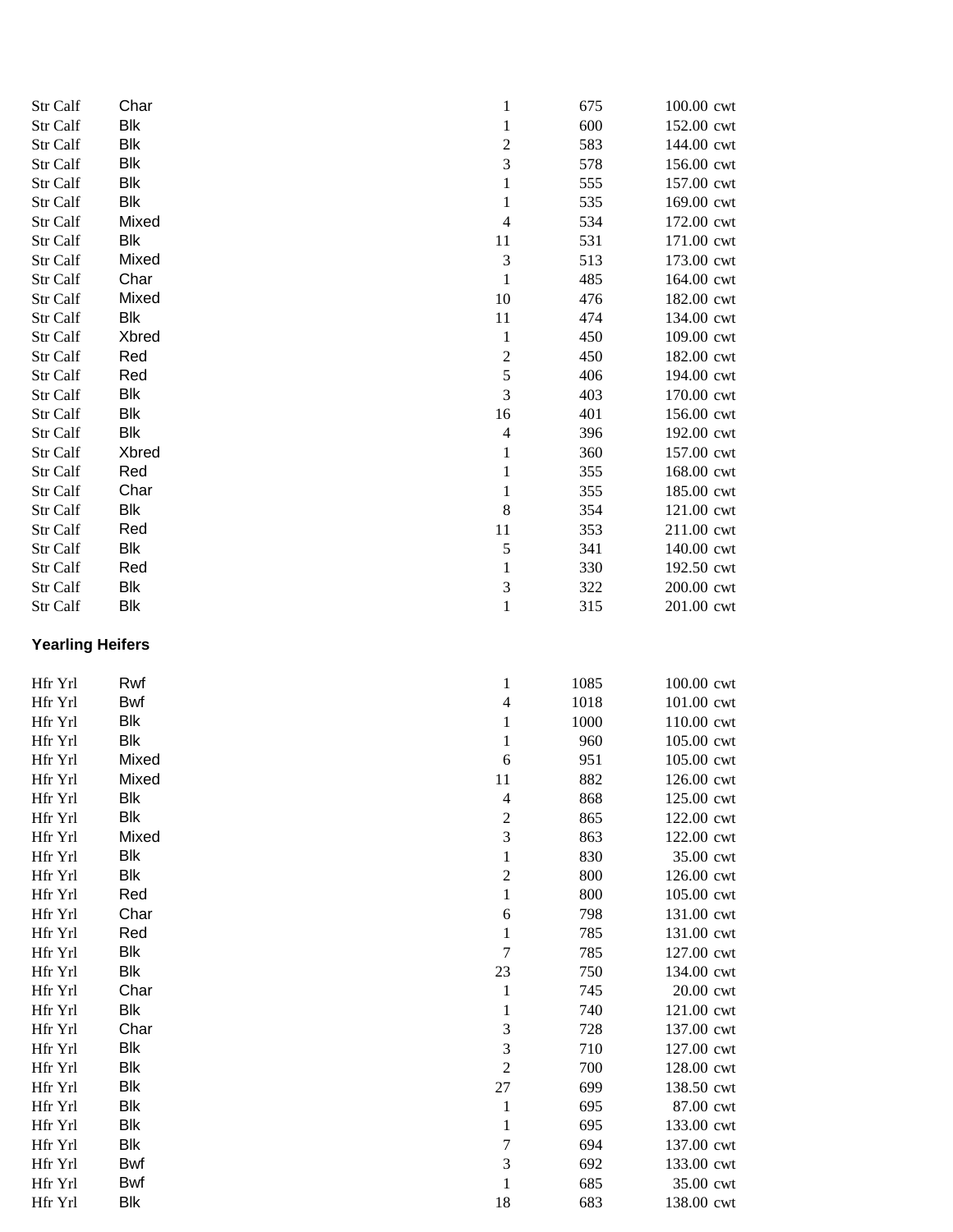| Hfr Yrl | <b>Blk</b>   | $\overline{4}$           | 673 | 137.00 cwt |
|---------|--------------|--------------------------|-----|------------|
| Hfr Yrl | Blk          | $\overline{\mathcal{L}}$ | 671 | 136.50 cwt |
| Hfr Yrl | <b>Bwf</b>   | $\mathbf{1}$             | 665 | 121.00 cwt |
| Hfr Yrl | Mixed        | 18                       | 659 | 137.50 cwt |
| Hfr Yrl | Mixed        | 11                       | 655 | 138.25 cwt |
| Hfr Yrl | <b>Blk</b>   | $\boldsymbol{7}$         | 653 | 128.00 cwt |
| Hfr Yrl | Mixed        | 13                       | 649 | 139.75 cwt |
| Hfr Yrl | Blk          | $\mathbf{1}$             | 645 | 121.00 cwt |
| Hfr Yrl | Blk          | $\overline{7}$           | 634 | 137.50 cwt |
| Hfr Yrl | Blk          | $\overline{c}$           | 630 | 138.50 cwt |
| Hfr Yrl | Blk          | 11                       | 628 | 141.25 cwt |
| Hfr Yrl | <b>Blk</b>   | $\sqrt{5}$               | 627 | 138.50 cwt |
| Hfr Yrl | Blk          | $\overline{4}$           | 615 | 136.00 cwt |
| Hfr Yrl | Mixed        | 32                       | 613 | 138.50 cwt |
| Hfr Yrl | Blk          | 15                       | 597 | 144.00 cwt |
| Hfr Yrl | <b>Xbred</b> | $\mathbf 1$              | 595 | 142.00 cwt |
| Hfr Yrl | Blk          | 30                       | 593 | 142.00 cwt |
| Hfr Yrl | Blk          | $\sqrt{3}$               | 577 | 142.00 cwt |
| Hfr Yrl | Red          | 18                       | 577 | 141.50 cwt |
| Hfr Yrl | Mixed        | 6                        | 573 | 138.00 cwt |
| Hfr Yrl | Blk          | $\mathbf{1}$             | 570 | 117.00 cwt |
| Hfr Yrl | <b>Blk</b>   | $\mathbf{1}$             | 570 | 133.00 cwt |
| Hfr Yrl | Xbred        | $\mathbf{1}$             | 570 | 110.00 cwt |
| Hfr Yrl | Blk          | $\mathbf{1}$             | 565 | 90.00 cwt  |
| Hfr Yrl | Mixed        | $\overline{7}$           | 562 | 146.50 cwt |
| Hfr Yrl | Blk          | 10                       | 562 | 146.00 cwt |
| Hfr Yrl | Mixed        | $\overline{4}$           | 560 | 137.50 cwt |
| Hfr Yrl | <b>Blk</b>   | $\mathbf 1$              | 545 | 151.00 cwt |
| Hfr Yrl | Mixed        | 11                       | 541 | 144.00 cwt |
| Hfr Yrl | <b>Blk</b>   | 6                        | 538 | 143.00 cwt |
| Hfr Yrl | Blk          | 6                        | 534 | 143.00 cwt |
| Hfr Yrl | Red          | 12                       | 534 | 149.00 cwt |
| Hfr Yrl | Blk          | $\mathbf{1}$             | 530 | 139.00 cwt |
| Hfr Yrl | Bwf          | $\mathbf{1}$             | 530 | 144.00 cwt |
| Hfr Yrl | Blk          | $\mathbf{1}$             | 530 | 143.00 cwt |
| Hfr Yrl | Mixed        | 4                        | 520 | 139.00 cwt |
| Hfr Yrl | <b>Blk</b>   | $\mathbf{1}$             | 520 | 148.00 cwt |
| Hfr Yrl | <b>Blk</b>   | 5                        | 514 | 148.00 cwt |
| Hfr Yrl | Mixed        | 6                        | 493 | 152.00 cwt |
| Hfr Yrl | Blk          | 5                        | 481 | 160.00 cwt |
| Hfr Yrl | <b>Bwf</b>   | 3                        | 480 | 152.00 cwt |
| Hfr Yrl | <b>Blk</b>   | 5                        | 474 | 157.00 cwt |
| Hfr Yrl | <b>Blk</b>   | 33                       | 463 | 167.00 cwt |
| Hfr Yrl | Blk          | 10                       | 458 | 160.00 cwt |
| Hfr Yrl | Red          | 15                       | 452 | 164.00 cwt |
| Hfr Yrl | <b>Blk</b>   | 14                       | 450 | 166.00 cwt |
|         | Red          | 9                        | 449 |            |
| Hfr Yrl | Blk          |                          |     | 162.00 cwt |
| Hfr Yrl | Blk          | $\mathbf{1}$             | 435 | 163.00 cwt |
| Hfr Yrl | Mixed        | $\overline{\mathbf{c}}$  | 420 | 162.00 cwt |
| Hfr Yrl |              | $\overline{\mathbf{c}}$  | 405 | 167.00 cwt |
| Hfr Yrl | <b>Blk</b>   | $\overline{\mathbf{c}}$  | 398 | 160.00 cwt |
| Hfr Yrl | Blk          | 3                        | 390 | 171.00 cwt |
| Hfr Yrl | Red          | $\,1$                    | 370 | 156.00 cwt |
| Hfr Yrl | Mixed        | 3                        | 368 | 158.00 cwt |
| Hfr Yrl | Blk          | $11\,$                   | 366 | 176.00 cwt |
| Hfr Yrl | Red          | $\mathbf{1}$             | 345 | 165.00 cwt |
| Hfr Yrl | Blk          | $\mathfrak{Z}$           | 345 | 170.00 cwt |
| Hfr Yrl | Blk          | $\,1$                    | 335 | 170.00 cwt |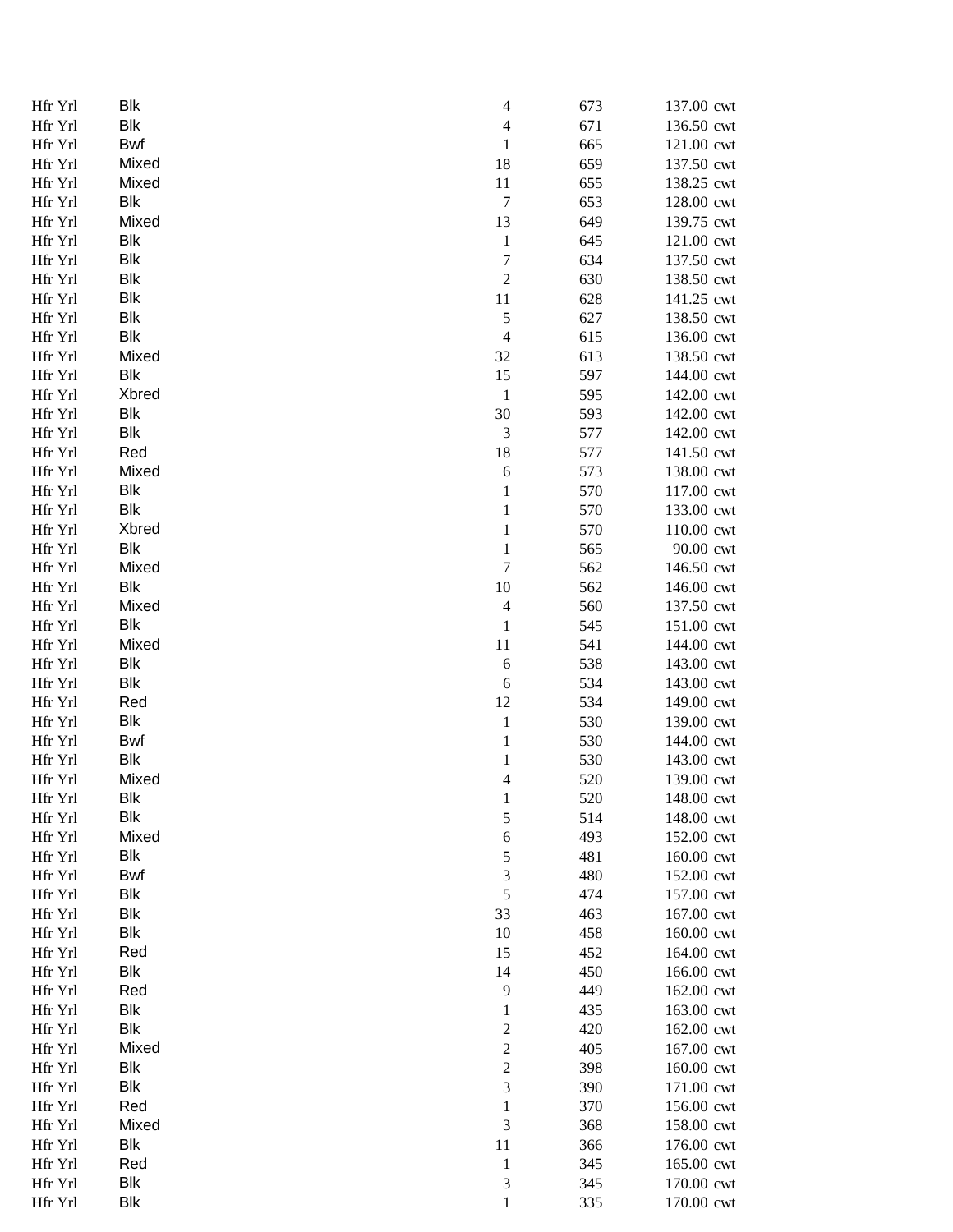| Hfr Yrl              | Xbred      | $\mathbf{1}$             | 330 | 400.00 hd  |
|----------------------|------------|--------------------------|-----|------------|
| Hfr Yrl              | <b>Blk</b> | $\mathbf{1}$             | 315 | 410.00 hd  |
| Hfr Yrl              | Xbred      | $\overline{c}$           | 300 | 148.00 cwt |
| Hfr Yrl              | Blk        | $\,1$                    | 260 | 550.00 hd  |
| Hfr Yrl              | Red        | $\mathbf{1}$             | 205 | 575.00 hd  |
|                      |            |                          |     |            |
| <b>Heifer Calves</b> |            |                          |     |            |
| Hfr Calf             | Bwf        | $\mathbf{1}$             | 810 | 122.00 cwt |
| Hfr Calf             | Blk        | $\mathbf{1}$             | 795 | 112.00 cwt |
| Hfr Calf             | Red        | $\overline{\mathcal{L}}$ | 641 | 135.00 cwt |
| Hfr Calf             | Blk        | $\mathbf{1}$             | 640 | 65.00 cwt  |
| Hfr Calf             | Xbred      | $\mathbf{1}$             | 595 | 110.00 cwt |
| Hfr Calf             | Red        | $\sqrt{ }$               | 586 | 143.00 cwt |
| Hfr Calf             | Blk        | $\overline{\mathcal{L}}$ | 564 | 154.00 cwt |
| Hfr Calf             | Mixed      | 5                        | 563 | 136.00 cwt |
| Hfr Calf             | <b>Blk</b> | $\mathbf{1}$             | 550 | 143.00 cwt |
| Hfr Calf             | Mixed      | 6                        | 537 | 135.00 cwt |
| Hfr Calf             | <b>Blk</b> | $\overline{\mathbf{c}}$  | 520 | 143.00 cwt |
| Hfr Calf             | Char       | $\,1$                    | 515 | 141.00 cwt |
| Hfr Calf             | <b>Blk</b> | $\overline{7}$           | 507 | 145.50 cwt |
| Hfr Calf             | Xbred      | $\overline{c}$           | 495 | 41.00 cwt  |
| Hfr Calf             | Char       | $\overline{\mathcal{L}}$ | 485 | 150.00 cwt |
| Hfr Calf             | <b>Blk</b> | $\,$ 8 $\,$              | 473 | 151.00 cwt |
| Hfr Calf             | <b>Blk</b> | $\overline{c}$           | 448 | 153.00 cwt |
| Hfr Calf             | <b>Blk</b> | $\overline{c}$           | 435 | 155.00 cwt |
| Hfr Calf             | <b>Blk</b> | $\mathbf{1}$             | 430 | 154.00 cwt |
| <b>Hfr Calf</b>      | <b>Blk</b> | $\overline{\mathbf{c}}$  | 420 | 158.00 cwt |
| Hfr Calf             | Bwf        | $\overline{c}$           | 418 | 163.00 cwt |
| Hfr Calf             | Blk        | $\overline{4}$           | 368 | 158.00 cwt |
| Hfr Calf             | Red        | $\overline{c}$           | 365 | 151.00 cwt |
| Hfr Calf             | <b>Blk</b> | 3                        | 355 | 159.50 cwt |
| Hfr Calf             | Blk        | $\overline{4}$           | 350 | 163.00 cwt |
| Hfr Calf             | <b>Blk</b> | $\mathbf 1$              | 325 | 155.00 cwt |
| Hfr Calf             | <b>Blk</b> | $\mathbf{1}$             | 315 | 140.00 hd  |
| Hfr Calf             | Blk        | $\mathbf{1}$             | 295 | 171.00 cwt |
| Hfr Calf             | Red        | 3                        | 292 | 540.00 hd  |
| Hfr Calf             | <b>Blk</b> | $\mathbf{1}$             | 285 | 450.00 hd  |
| Hfr Calf             | <b>Blk</b> | $\mathbf{1}$             | 220 | 500.00 hd  |
| <b>Hfr Calf</b>      | <b>Blk</b> | $\mathbf{1}$             | 70  | 160.00 hd  |
| <b>Bull Calves</b>   |            |                          |     |            |
| <b>Bull Calf</b>     | <b>Blk</b> | $\overline{4}$           | 876 | 122.50 cwt |
| <b>Bull Calf</b>     | <b>Blk</b> | $\sqrt{ }$               | 720 | 134.50 cwt |
| <b>Bull Calf</b>     | Rwf        | $\mathbf{1}$             | 680 | 104.00 cwt |
| <b>Bull Calf</b>     | <b>Blk</b> | $\overline{c}$           | 633 | 138.00 cwt |
| <b>Bull Calf</b>     | <b>Blk</b> | $\mathbf{1}$             | 550 | 152.00 cwt |
| <b>Bull Calf</b>     | Red        | $\mathbf{1}$             | 545 | 146.00 cwt |
| <b>Bull Calf</b>     | Char       | $\mathbf{1}$             | 495 | 165.00 cwt |
| <b>Bull Calf</b>     | Char       | $\mathbf{1}$             | 460 | 123.00 cwt |
| <b>Bull Calf</b>     | Mixed      | $\overline{c}$           | 450 | 162.50 cwt |
| <b>Bull Calf</b>     | <b>Blk</b> | $\mathfrak{Z}$           | 437 | 184.00 cwt |
| <b>Bull Calf</b>     | Blk        | $\overline{c}$           | 333 | 154.00 cwt |
| <b>Bull Calf</b>     | <b>Blk</b> | $\overline{c}$           | 293 | 600.00 hd  |
| <b>Bull Calf</b>     | <b>Blk</b> | $\mathbf{1}$             | 115 | 250.00 hd  |
|                      |            |                          |     |            |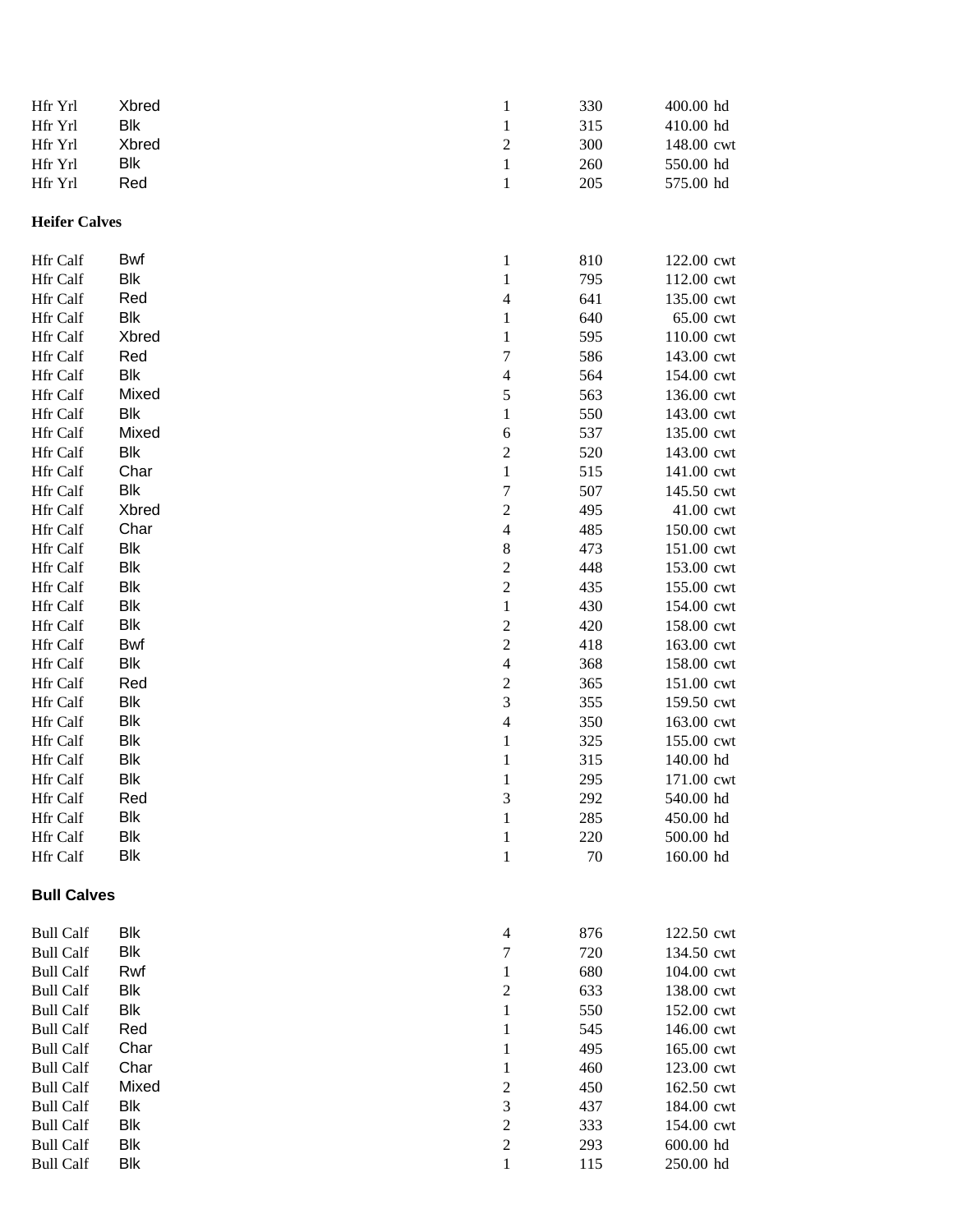## **Bred Heifers**

| <b>Bred Hfr</b> | <b>Bwf</b> | $\mathbf{1}$            | 692  | 133.00 cwt |
|-----------------|------------|-------------------------|------|------------|
| <b>Cows</b>     |            |                         |      |            |
| Cow             | Blk        | $\mathbf{1}$            | 1655 | 42.00 cwt  |
| Cow             | <b>Blk</b> | $\mathbf{1}$            | 1635 | 32.00 cwt  |
| Cow             | <b>Blk</b> | $\mathbf{1}$            | 1540 | 44.00 cwt  |
| Cow             | <b>Blk</b> | $\mathbf{1}$            | 1530 | 53.00 cwt  |
| Cow             | <b>Blk</b> | $\mathbf{1}$            | 1510 | 42.00 cwt  |
| Cow             | <b>Blk</b> | $\mathbf{1}$            | 1495 | 35.00 cwt  |
| Cow             | <b>Blk</b> | $\mathbf{1}$            | 1485 | 42.00 cwt  |
| Cow             | Bwf        | $\,1\,$                 | 1455 | 46.00 cwt  |
| Cow             | <b>Blk</b> | $\mathbf{1}$            | 1405 | 45.00 cwt  |
| Cow             | Bwf        | $\,1$                   | 1365 | 34.00 cwt  |
| Cow             | <b>Blk</b> | $\,1$                   | 1345 | 800.00 hd  |
| Cow             | Hereford   | $\mathbf 1$             | 1340 | 46.00 cwt  |
| Cow             | <b>Blk</b> | $\mathbf{1}$            | 1330 | 41.50 cwt  |
| Cow             | Char       | $\mathbf{1}$            | 1325 | 28.00 cwt  |
| Cow             | Bwf        | $\mathbf{1}$            | 1315 | 60.00 cwt  |
| Cow             | <b>Blk</b> | $\mathbf{1}$            | 1305 | 37.00 cwt  |
| Cow             | <b>Blk</b> | $\overline{\mathbf{c}}$ | 1300 | 41.50 cwt  |
| Cow             | Red        | $\mathbf{1}$            | 1280 | 39.00 cwt  |
| Cow             | Mixed      |                         | 1265 | 45.00 cwt  |
| Cow             | <b>Blk</b> | $\frac{2}{2}$           | 1265 | 40.00 cwt  |
| Cow             | <b>Blk</b> | $\overline{4}$          | 1240 | 39.50 cwt  |
| Cow             | <b>Blk</b> | $\mathbf{1}$            | 1235 | 61.00 cwt  |
| Cow             | <b>Blk</b> | $\,1$                   | 1225 | 34.00 cwt  |
| Cow             | Red        | $\,1$                   | 1225 | 36.00 cwt  |
| Cow             | <b>Blk</b> | $\boldsymbol{7}$        | 1215 | 45.50 cwt  |
| Cow             | Blk        | $\,1$                   | 1205 | 850.00 hd  |
| Cow             | Blk        | $\overline{\mathbf{c}}$ | 1190 | 41.50 cwt  |
| Cow             | <b>Blk</b> | $\,1$                   | 1190 | 69.00 cwt  |
| Cow             | <b>Blk</b> | $\,1\,$                 | 1185 | 39.00 cwt  |
| $_{\rm{Cow}}$   | <b>Blk</b> | $\,1\,$                 | 1185 | 775.00 hd  |
| Cow             | Red        | $\mathbf{1}$            | 1180 | 45.00 cwt  |
| Cow             | Mixed      | 10                      | 1178 | 46.00 cwt  |
| Cow             | Bwf        | $\overline{\mathbf{c}}$ | 1170 | 60.00 cwt  |
| Cow             | <b>Blk</b> | 3                       | 1158 | 65.00 cwt  |
| Cow             | Mixed      | $\overline{c}$          | 1148 | 43.00 cwt  |
| Cow             | <b>Blk</b> | $\mathbf{1}$            | 1135 | 35.00 cwt  |
| Cow             | <b>Blk</b> | 5                       | 1133 | 64.00 cwt  |
| Cow             | Blk        | $\overline{2}$          | 1120 | 62.00 cwt  |
| Cow             | Blk        | 10                      | 1111 | 38.00 cwt  |
| Cow             | <b>Blk</b> | $\,1\,$                 | 1105 | 41.00 cwt  |
| Cow             | Blk        | $\mathbf 1$             | 1105 | 31.00 cwt  |
| Cow             | <b>Blk</b> | 12                      | 1105 | 39.50 cwt  |
| Cow             | Red        | $\,1\,$                 | 1100 | 57.00 cwt  |
| Cow             | Mixed      | $\,8\,$                 | 1091 | 41.50 cwt  |
| Cow             | <b>Blk</b> | $\,1$                   | 1090 | 33.00 cwt  |
| Cow             | <b>Blk</b> | $\,1$                   | 1070 | 66.00 cwt  |
| Cow             | <b>Blk</b> | $\,1$                   | 1070 | 39.50 cwt  |
| Cow             | Blk        | $\overline{c}$          | 1068 | 66.00 cwt  |
| $_{\text{Cow}}$ | Bwf        | $\,1$                   | 1065 | 53.00 cwt  |
| Cow             | Blk        | $\mathbf{1}$            | 1050 | 58.00 cwt  |
| Cow             | Blk        | $\sqrt{2}$              | 1025 | 32.00 cwt  |
| Cow             | <b>Blk</b> | 10                      | 1019 | 26.50 cwt  |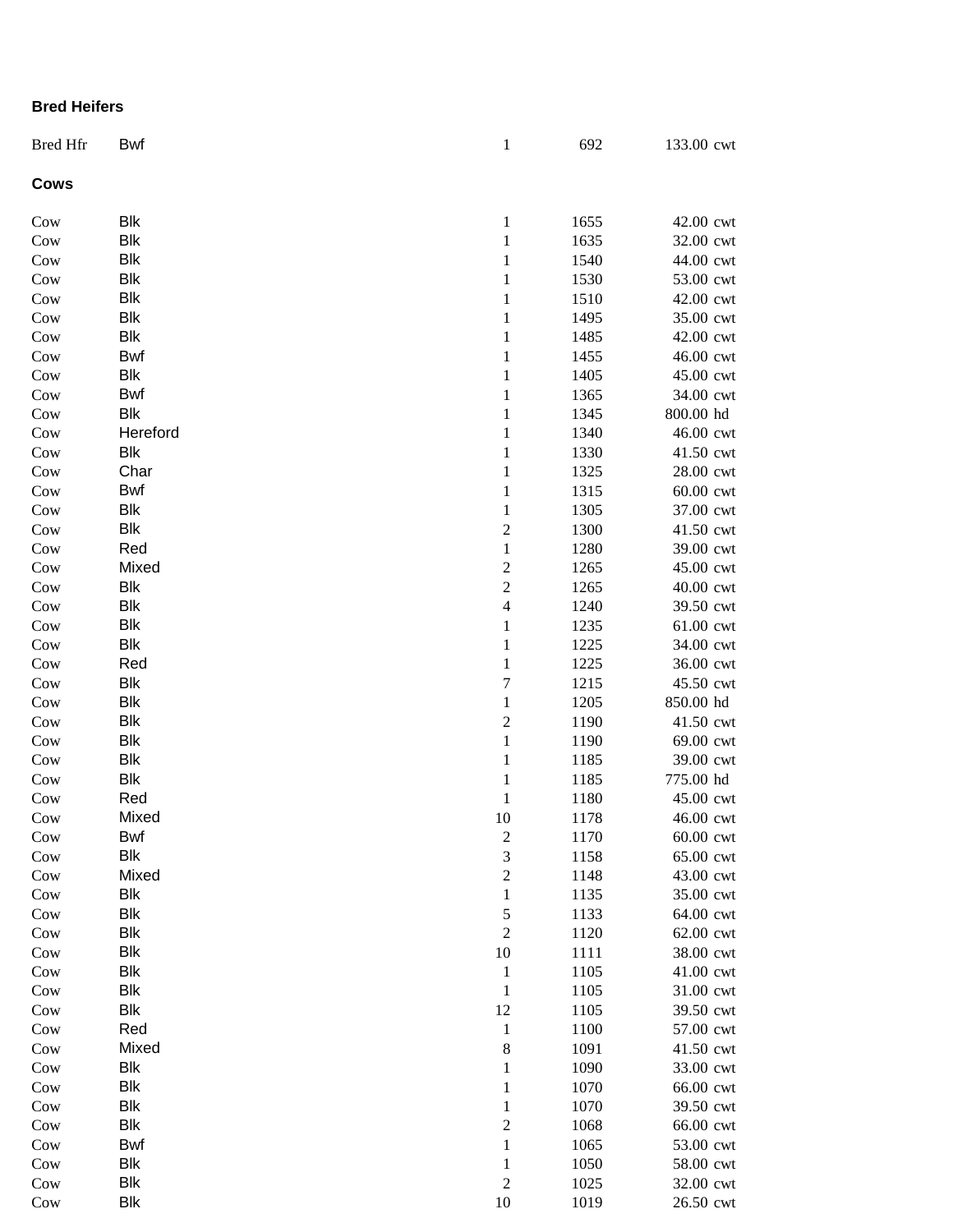| Cow          | Mixed      | 6                       | 1015 | 34.50 cwt                        |
|--------------|------------|-------------------------|------|----------------------------------|
| Cow          | <b>Blk</b> | $\,1$                   | 1013 | 30.39 cwt                        |
| Cow          | Mixed      | 13                      | 1008 | 31.50 cwt                        |
| Cow          | <b>Blk</b> | 5                       | 1007 | 30.50 cwt                        |
| Cow          | <b>Blk</b> | $\mathbf{1}$            | 1000 | 32.00 cwt                        |
| Cow          | Mixed      | 6                       | 998  | 39.50 cwt                        |
| Cow          | <b>Blk</b> | $\mathbf{1}$            | 995  | 46.00 cwt                        |
| Cow          | <b>Blk</b> | 8                       | 993  | 32.00 cwt                        |
| Cow          | <b>Blk</b> | $\overline{\mathbf{c}}$ | 985  | 71.00 cwt                        |
| Cow          | <b>Blk</b> | $\mathbf{1}$            | 970  | 42.00 cwt                        |
| Cow          | Mixed      | 5                       | 967  | 31.50 cwt                        |
| Cow          | <b>Blk</b> | $\mathbf{1}$            | 960  | 36.00 cwt                        |
| Cow          | <b>Blk</b> | $\overline{c}$          | 955  | 53.00 cwt                        |
| Cow          | <b>Blk</b> | $\,1$                   | 955  | 600.00 hd                        |
| Cow          | <b>Blk</b> | $\mathbf{1}$            | 950  | 38.00 cwt                        |
| Cow          | <b>Blk</b> | $\mathbf{1}$            | 945  | 78.00 cwt                        |
| Cow          | Mixed      | 3                       | 933  | 77.00 cwt                        |
| Cow          | <b>Blk</b> | $\,1$                   | 925  | 38.00 cwt                        |
| Cow          | <b>Bwf</b> | $\mathbf{1}$            | 915  | 47.00 cwt                        |
| Cow          | Rwf        | $\mathbf{1}$            | 915  | $5.00$ $\ensuremath{\text{cwt}}$ |
| Cow          | <b>Blk</b> | $\mathbf{1}$            | 915  | 62.50 cwt                        |
| Cow          | <b>Bwf</b> | $\,1$                   | 915  | 39.00 cwt                        |
| Cow          | <b>Blk</b> | 10                      | 906  | 32.50 cwt                        |
| Cow          | Mixed      | 5                       | 892  | 83.00 cwt                        |
| Cow          | <b>Blk</b> | $\mathbf{1}$            | 890  | 15.00 cwt                        |
| Cow          | <b>Blk</b> | $\mathbf{1}$            | 890  | 86.00 cwt                        |
| Cow          | <b>Blk</b> | $\mathbf{1}$            | 880  | 72.00 cwt                        |
| Cow          | <b>Blk</b> | $\mathbf{1}$            | 860  | 74.00 cwt                        |
| Cow          | <b>Blk</b> | 5                       | 851  | 36.00 cwt                        |
| Cow          | <b>Blk</b> | $\mathbf{1}$            | 850  | 36.00 cwt                        |
| Cow          | Mixed      | $\overline{4}$          | 829  | 105.00 cwt                       |
| Cow          | <b>Blk</b> | $\mathbf{1}$            | 825  | 25.00 cwt                        |
| Cow          | Xbred      | $\mathbf{1}$            | 815  | 32.00 cwt                        |
| Cow          | Xbred      | $\mathbf{1}$            | 815  | 39.00 cwt                        |
| Cow          | Xbred      | $\overline{4}$          | 805  | 60.00 cwt                        |
| Cow          | Red        | $\mathbf{1}$            | 780  | 99.00 cwt                        |
| Cow          | <b>Blk</b> | 1                       | 775  | 65.00 cwt                        |
| Cow          | <b>Blk</b> | 1                       | 775  | 800.00 hd                        |
| Cow          | <b>Blk</b> | 9                       | 754  | 85.50 cwt                        |
| Cow          | <b>Blk</b> | 1                       | 750  | 35.00 cwt                        |
| Cow          | Xbred      | 1                       | 745  | 14.00 cwt                        |
| Cow          | Mixed      | 3                       | 730  | 23.00 cwt                        |
| Cow          | Blk        | 9                       | 721  | 91.50 cwt                        |
| Cow          | Xbred      | $\overline{c}$          | 680  | 36.00 cwt                        |
| Cow          | Red        | $\mathbf{1}$            | 645  | 30.00 cwt                        |
| Cow          | Xbred      | $\mathbf{1}$            | 600  | 20.00 cwt                        |
| <b>Bulls</b> |            |                         |      |                                  |
| Bull         | <b>Blk</b> | $\overline{c}$          | 2183 | 78.00 cwt                        |
| Bull         | <b>Blk</b> | $\mathbf{1}$            | 2020 | 77.00 cwt                        |
| Bull         | Hereford   | $\sqrt{2}$              | 1970 | 78.00 cwt                        |
| Bull         | Hereford   | $\mathbf{1}$            | 1930 | 73.00 cwt                        |
| Bull         | Hereford   | $\overline{c}$          | 1870 | 76.50 cwt                        |
| Bull         | Blk        | $\mathbf{1}$            | 1830 | 78.00 cwt                        |
| Bull         | <b>Blk</b> | $\boldsymbol{2}$        | 1760 | 74.00 cwt                        |
| Bull         | <b>Blk</b> | 1                       | 1730 | 77.00 cwt                        |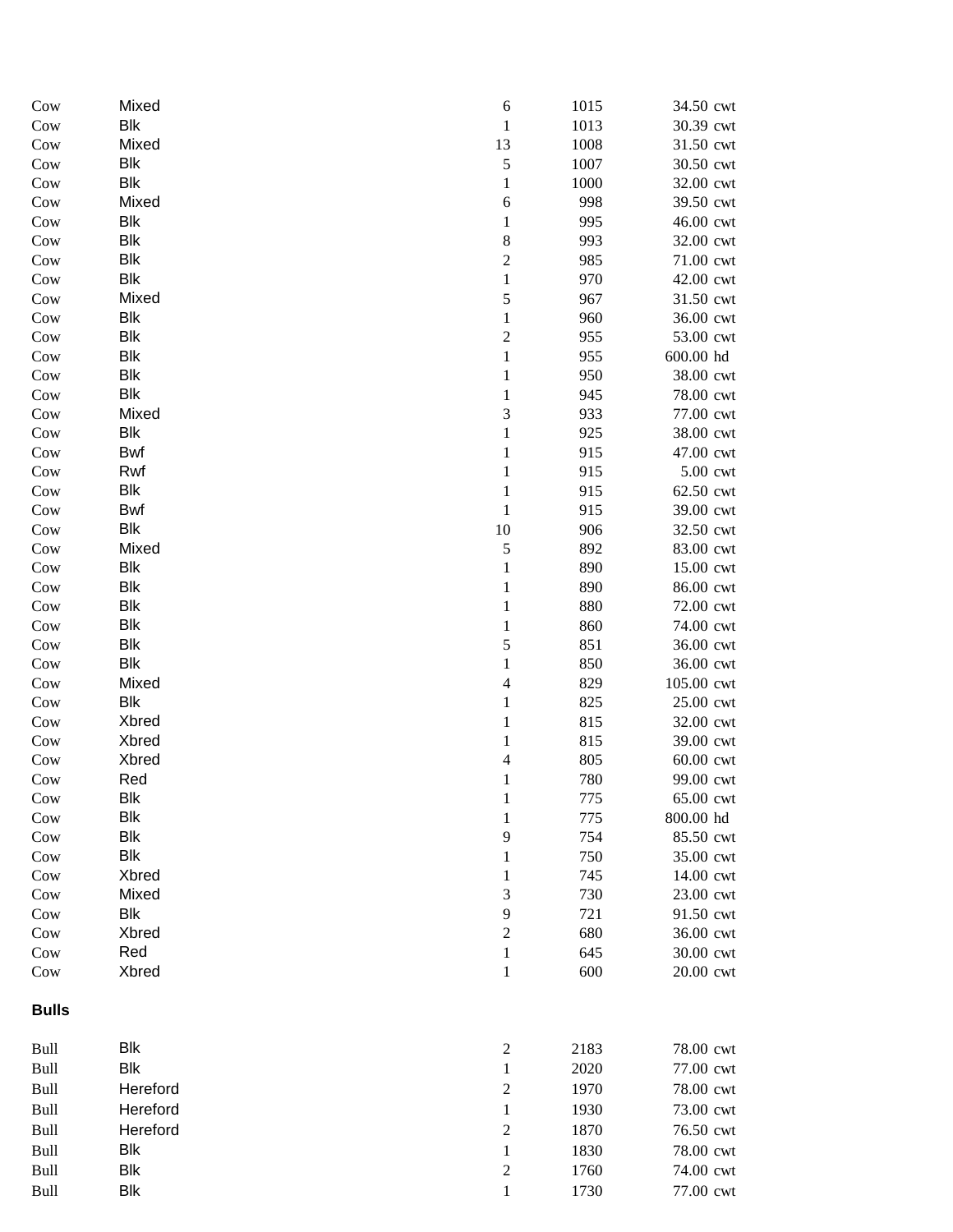| <b>Bull</b> | <b>Blk</b> |   | 1700 | 67.00 cwt |
|-------------|------------|---|------|-----------|
| <b>Bull</b> | Blk        |   | 1640 | 40.00 cwt |
| <b>Bull</b> | <b>Blk</b> |   | 1620 | 54.00 cwt |
| Bull        | <b>Blk</b> | 1 | 1525 | 45.00 cwt |
| <b>Bull</b> | Blk        | 1 | 1325 | 67.00 cwt |
| <b>Bull</b> | <b>Blk</b> | 1 | 1155 | 47.00 cwt |
| <b>Bull</b> | Hereford   |   | 1080 | 49.00 cwt |
| Bull        | Xbred      | 3 | 975  | 35.00 cwt |
| Bull        | Blk        |   | 970  | 96.00 cwt |
| Bull        | <b>Blk</b> |   | 665  | 29.00 cwt |
| <b>Bull</b> | Xbred      |   | 510  | 20.00 cwt |
| <b>Bull</b> | Xbred      |   | 370  | 25.00 hd  |